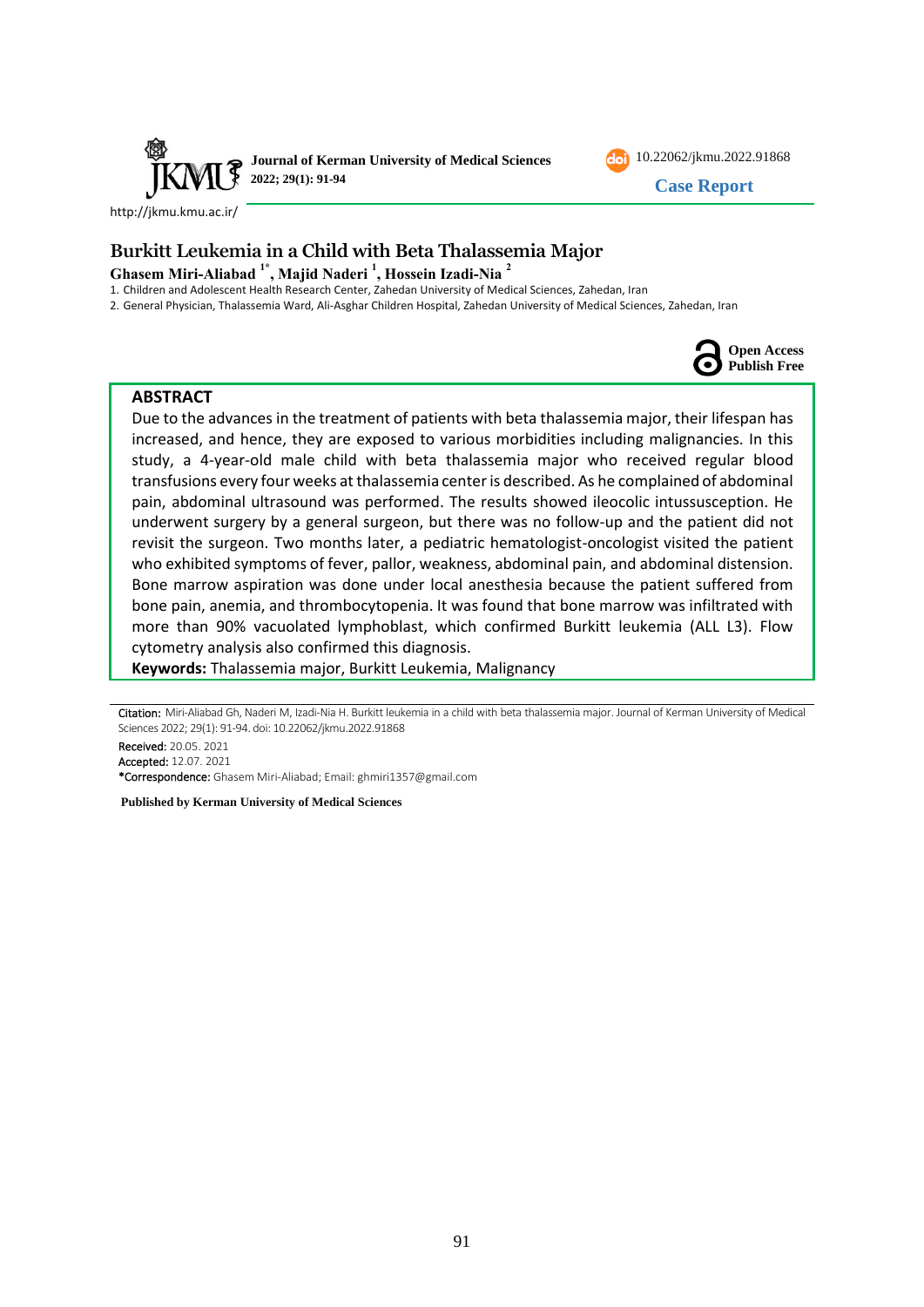#### **Introduction**

eta thalassemia (β-thalassemia) major is an inherited hemoglobin disorder that severely reduces synthesis of beta globin chain. Patients with this disorder are dependent on blood transfusions and, because of the iron overload in various tissues, many complications occur such as cardiomyopathy, which is the most common cause of death in these patients. Iron chelators such as deferoxamine, deferasirox, and deferiprone are used to reduce excess iron in these patients (1, 2). Regular blood transfusion and use of iron chelators improve survival of the patients and increase their lifespan. Increased life expectancy in these patients has led to other complications, including malignancies (3, 4). Malignancies reported in various studies in patients with β-thalassemia major and βthalassemia intermedia include hematologic malignancies such as acute lymphoblastic leukemia (ALL), chronic myelogenous leukemia (CML), Hodgkin lymphoma, non-Hodgkin lymphoma and non-hematologic cancer including thyroid cancer, hepatocellular carcinoma, seminoma, renal cell carcinoma, and meningioma (4, 5). Here, a 4-year-old male child with thalassemia major and Burkitt leukemia is described. The concurrence of Burkitt leukemia and β-thalassemia major was not reported before. **B**

### **Case Report**

The patient was a 4-year-old male child with β-thalassemia major who underwent regular blood transfusions every four weeks and used Defrasirox at a dose of 375 mg daily. Thalassemia major was diagnosed using hemoglobin electrophoresis at 9 months of age (HbA=2%, HbF=98%). He was the sixth child of the family. His 8-year-old brother, the fourth child of the family, was diagnosed with βthalassemia major at five months of age. The patient underwent abdominal ultrasound two months previously due to abdominal pain. The results indicated ileocolic intussusception. He underwent surgery by a general surgeon. Unfortunately, there was no follow-up and the patient did not visit the surgeon again. Two months after the operation, a pediatric hematologist/oncologist examined him because

he complained of fever, weight loss, pallor, weakness and lethargy, inability to walk, pain and abdominal distension. The surgical scar was seen in the right lower quadrant (RLQ) during the physical examination of the abdomen (Figure 1), and the mass was tender to the touch in the same region. The patient was hospitalized and laboratory tests were performed as follows.

The complete blood count was as follows: White blood cell:  $16\times10^{3}/\text{mm}^{3}$ , lymphocyte: 86%, hemoglobin: 6 gr/dl, MCV: 82 fL, Platelet:  $28\times10^{3}/\text{mm}^{3}$ . Erythrocyte sedimentation rate (ESR) was 68 mm/hr and lactate dehydrogenase (LDH) was 4850 IU/L. The levels of blood urea nitrogen, creatinine, liver function tests, and alkaline phosphatases were within normal limits.

Bone marrow aspiration was performed because of anemia and thrombocytopenia. The bone marrow was infiltrated by lymphoblasts with darkly basophilic and vacuolated cytoplasm confirming Burkitt leukemia (ALL L3, 90% blasts) (Figure 2). Flow cytometry analysis (positive for CD10, CD19, CD20, negative for TDT) confirmed the diagnosis. The t (8; 14) by RT-PCR was positive. The cerebrospinal fluid (CSF) analysis was normal, and there was no evidence of lymphoblast. The patient then underwent chemotherapy with LMB-96 protocol.



**Figure 1.** Surgical scar and mass in the right lower quadrant of the abdomen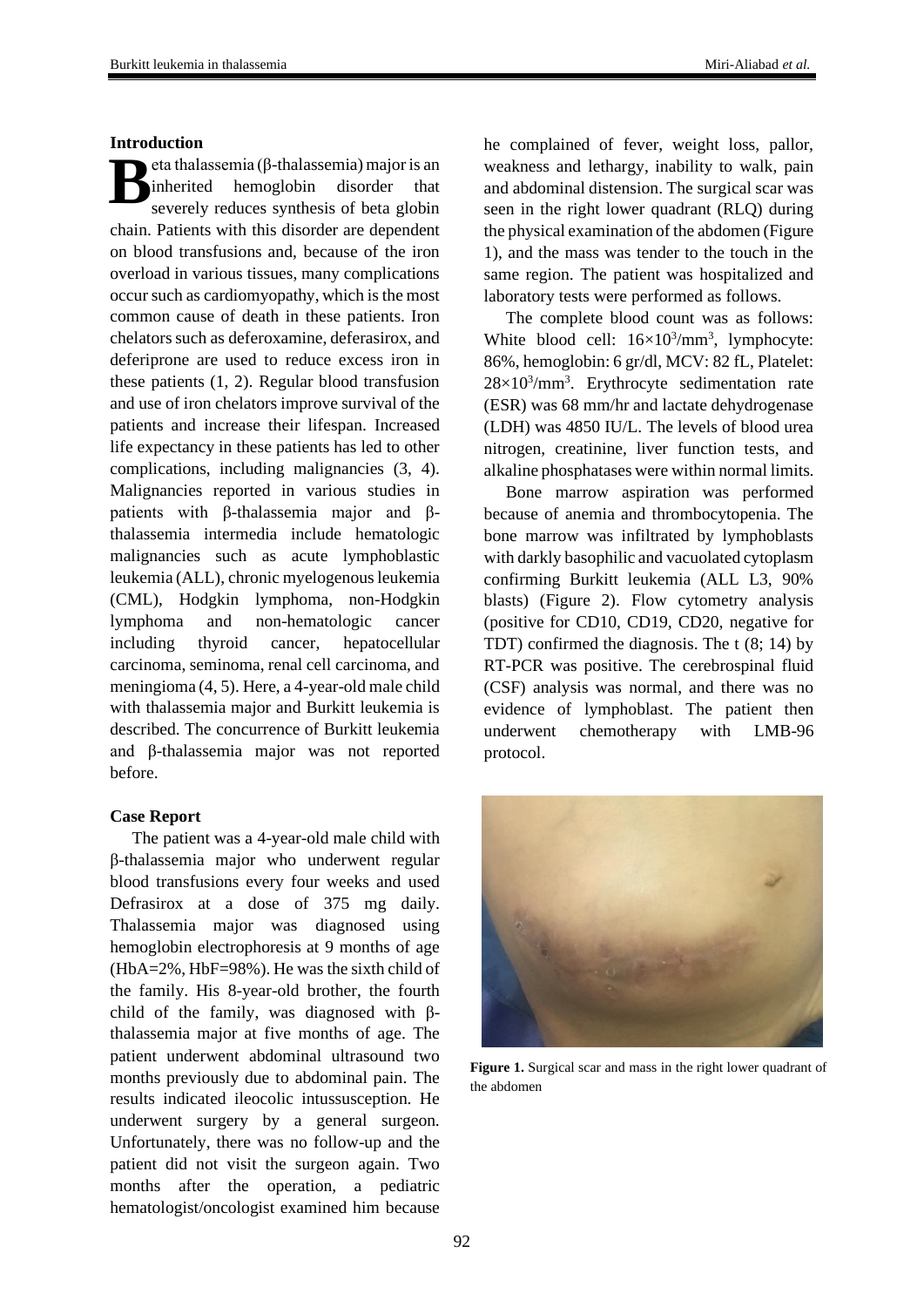

**Figure 2.** Vacuolated lymphoblasts and cytoplasmic basophilia shown in bone marrow smear

### **Discussion**

In the present study, the occurrence of Burkitt leukemia in a child with β-thalassemia major is described. Based on previous studies, environmental or genetic factors, or a combination of the two, may play a role in the development of malignancies in these patients or may just cause the concurrence of these two diseases (3, 6). Factors such as iron overload and oxidative damages resulting from it, infection with the hepatitis C virus in a number of patients, immunosuppression caused by blood transfusion and viruses transmitted through blood can increase the risk of malignancy in patients with thalassemia (4). However, there are few reports from different countries on the occurrence of malignancies in patients with thalassemia, and some researchers believe these malignancies are more likely to be caused by factors that make these patients susceptible to malignancies (7).

Various studies have reported lymphoma (3, 4, 7), chronic myelocytic leukemia (3, 7), acute lymphoblastic leukemia (4, 7), hepatocellular carcinoma (4, 8), thyroid cancer (4), breast cancer and brain tumor (4), and osteosarcoma (7) in patients with β-thalassemia major and βthalassemia intermedia. Concurrence of βthalassemia major with hematologic malignancies was reported to be 0.24% in a multicenter study (7) and 9.5% in another study (9) conducted in Iran. In a cohort study in Taiwan, there was a 5.32-fold increase in the risk of hematologic malignancies in patients with thalassemia; this increase in risk was 9.32-fold in patients receiving blood transfusions (10).

In another study in the Italian Thalassemia Center in Milan, it was reported that six thalassemia patients who were not dependent on blood transfusions developed malignancies (11).

Hodroj MH *et al.* (12) also suggested that patients with thalassemia were at greater risk of malignancies and, although the precise mechanism of the malignancy development was unclear, there were potential predisposing factors.

Given the advances in treating and taking care of patients with thalassemia major, which have led to increased survival and lifespan of these patients, and considering the risk factors that make them susceptible to malignancies, it is recommended to screen them for different cancers. In addition, any signs and symptoms such as worsening of anemia, thrombocytopenia, splenomegaly, abdominal mass, soft tissue mass, and lymphadenopathy in these patients must be a warning to examine them carefully for malignancies and must not be justified just in the context of underlying diseases.

### **Acknowledgements**

The authors would like to thank the patient's parents for their helpful participation in this work.

### **Author's Contributions**

Ghasem Miri-Aliabad: Study concept, and literature search.

Majid Naderi: Manuscript editing.

Hossein Izadi-Nia: Manuscript editing.

### **Funding**

none

### **Conflicts of interests**

The authors declare that there is no conflict of interests.

### **Informed Consent**

Written informed consent was obtained from the patient's parents.